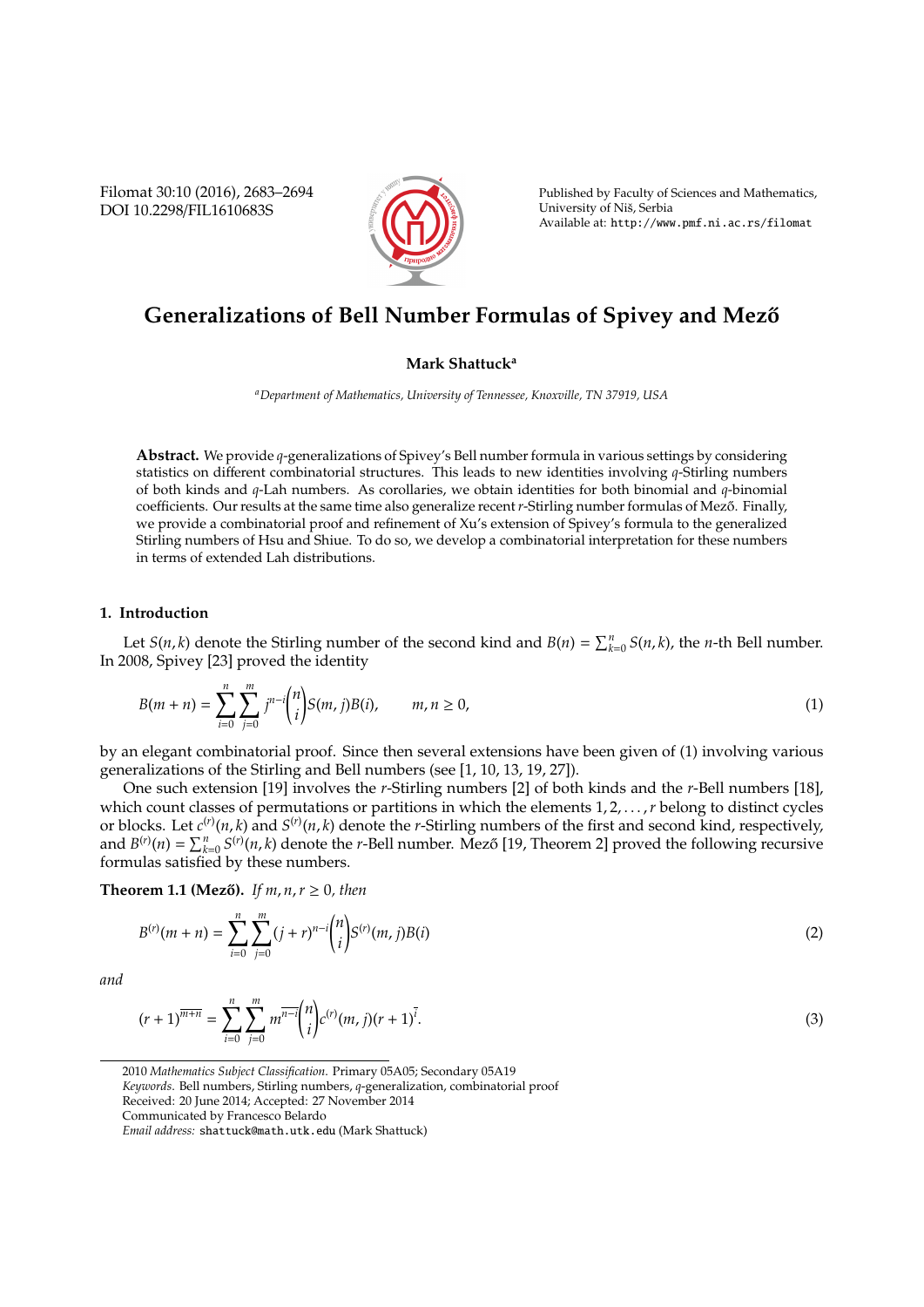Here,  $a^{\overline{b}} = a(a+1)\cdots(a+b-1)$  if  $b \ge 1$  denotes the *rising factorial*, with  $a^{\overline{0}} = 1$ . Note that (2) reduces to (1) when  $r = 0$ .

In the next section, we provide *q*-generalizations of formulas (2) and (3) by considering statistics originally due to Carlitz [5] on set partitions and permutations and restricting those statistics to the substructures enumerated by the *r*-Stirling numbers of the first and second kinds (see (7) and (27) below). Some special cases of these identities are noted. We also consider an analogous *r*-Lah number (see [20]) that counts the class of Lah distributions (i.e., set partitions where the order matters within a block, for example, see [15]) in which the elements 1, 2, ..., *r* belong to distinct blocks. By considering an earlier statistic of Garsia and Remmel [8], we obtain *q*-extensions of an *r*-Lah number analogue of identities (2) and (3). This leads to an apparently new identity involving *q*-binomial coefficients.

Xu [27] considered another type of extension of Spivey's result in terms of the generalized Stirling numbers of Hsu and Shiue [12], which are denoted by  $S(n, k; \alpha, \beta, r)$ . It was shown in [27] by algebraic methods that

$$
B_{m+n;\alpha,\beta,r}(x) = \sum_{i=0}^{n} \sum_{j=0}^{m} {n \choose i} x^{j} S(m, j; \alpha, \beta, r) B_{i; \alpha, \beta, r}(x) \prod_{\ell=0}^{n-i-1} ((m+\ell)\alpha + j\beta), \qquad m, n \ge 0,
$$
 (4)

where  $B_{n;\alpha,\beta,r}(x) = \sum_{k=0}^{n} S(n,k;\alpha,\beta,r)x^k$ . The numbers  $S(n,k;\alpha,\beta,r)$  are seen to generalize a variety of combinatorial arrays, including Stirling numbers of both kinds, Lah numbers, and binomial coefficients. For example, Spivey's formula (1) would correspond to the  $x = \beta = 1$  and  $\alpha = r = 0$  case of (4). Here, we develop a combinatorial interpretation of the numbers *S*(*n*, *k*; α, β,*r*), which have primarily been considered from an algebraic standpoint, as weighted sums over an extension of the set of Lah distributions. Using this interpretation, we are then able to show that there is a one-to-one correspondence between structures enumerated by both sides of (4).

We now recall some basic terminology and notation. We will follow the convention that empty sums assume the value zero and empty products, the value one. By a *partition* of the set  $[n] = \{1, 2, \ldots, n\}$ , we will mean a collection of non-empty, disjoint subsets, called *blocks*, whose union is [*n*] (see, e.g., [16]). The number of partitions of [*n*] is given by *B*(*n*), with *S*(*n*, *k*) counting those having exactly *k* blocks. If *m* and *n* are positive integers, then let  $[m, n] = \{m, m + 1, \ldots, n\}$  if  $m \leq n$ , with  $[m, n] = \emptyset$  if  $m > n$ . If *q* is an indeterminate, then  $n_q = 1 + q + \cdots + q^{n-1}$  if  $n \ge 1$ , with  $0_q = 0$ . If  $n \ge 1$ , then the *q*-factorial is defined as  $n_q! = \prod_{i=1}^n i_q$  if  $n \ge 1$ , with  $0_q! = 1$ . The q-binomial coefficient  $\binom{n}{k}_q$  is given by  $\frac{n_q!}{k_q!(n-k)_q!}$  if  $0 \le k \le n$ , with  ${n \choose k}_q = 1$  if  $k = 0$  for all integers *n*, and will be assumed to be zero otherwise.

#### **2.** *q***-Analogues of Spivey's Formula**

In this section, we find *q*-analogues of identity (1) and the formulas in Theorem 1.1 which come about from considering certain statistics on set partitions, Lah distributions, and permutations.

#### *2.1. q-Stirling identities of the second kind*

We will need the following terminology and notation. Let  $S_q(n, k)$  (see, e.g., [25]) be defined by the recurrence

$$
S_q(n,k) = q^{k-1} S_q(n-1,k-1) + k_q S_q(n-1,k), \qquad n, k \ge 1,
$$

with  $S_q(n, k) = \delta_{n,k}$  if  $n = 0$  or  $k = 0$ . Note that  $S_q(n, k) = q^{\binom{k}{2}} \widetilde{S}_q(n, k)$ , where  $\widetilde{S}_q(n, k)$  was considered by Carlitz [3, 4]. Let  $\mathcal{P}_{n,k}$  denote the set of partitions of [*n*] into *k* blocks and  $\mathcal{P}_n = \cup_{k=0}^n \mathcal{P}_{n,k}$ , the set of all partitions of [*n*]. Given a partition  $\pi = B_1/B_2/\cdots/B_k \in \mathcal{P}_{n,k}$  such that min  $B_1 < \min B_2 < \cdots < \min B_k$ , let  $w(\pi) = \sum_{i=1}^k (i-1)|B_i|$ (see, e.g., [5, 16, 25]). It follows from the defining recurrence for  $S_q(n, k)$ , upon considering the position of the element *n* within a member of  $P_{n,k}$ , that

$$
S_q(n,k) = \sum_{\pi \in \mathcal{P}_{n,k}} q^{w(\pi)}, \qquad n, k \ge 0.
$$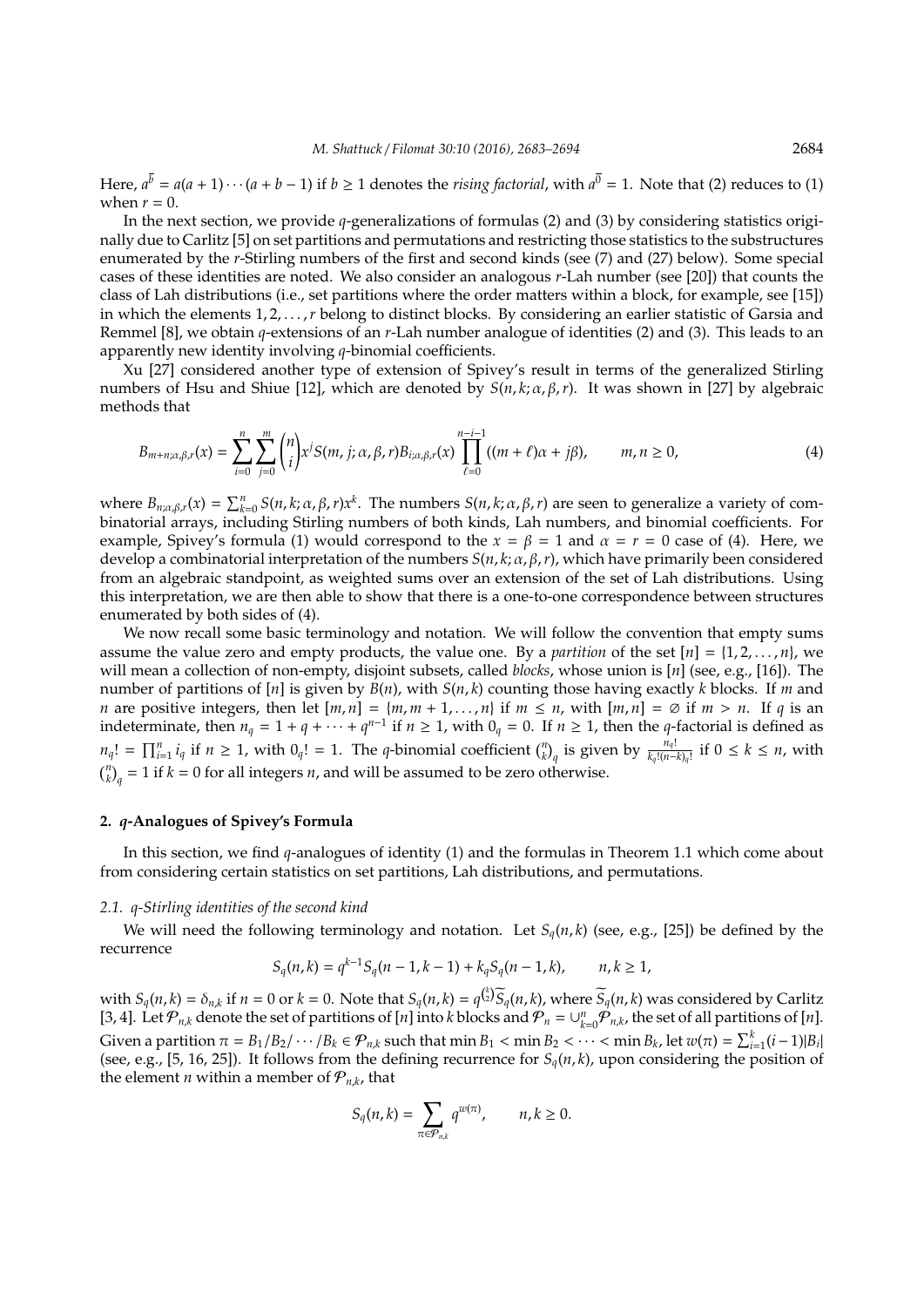If  $n \geq 0$ , then let  $B_q(n) = \sum_{k=0}^n S_q(n,k)$  denote the corresponding *q*-Bell number [16, 25].

Given  $r \geq 0$ , let  $\mathcal{P}_{n}^{(r)}$  $n_{nk}^{(V)}$  denote the set of partitions of  $[n+r]$  into  $k+r$  blocks in which the elements  $1, 2, ..., r$ belong to distinct blocks and let  $\mathcal{P}_n^{(r)} = \cup_{k=0}^n \mathcal{P}_{n,k}^{(r)}$  $\mathcal{P}_{n,k}^{(r)}$ . The respective cardinalities of  $\mathcal{P}_{n,k}^{(r)}$  $p_{n,k}^{(r)}$  and  $\mathcal{P}_n^{(r)}$  are known as the *r*-Stirling and *r*-Bell numbers (see [2, 18]) and are denoted here by *S* (*r*) (*n*, *k*) and *B* (*r*) (*n*), respectively.

We now *q*-generalize the numbers  $S^{(r)}(n,k)$  and  $B^{(r)}(n)$  by letting

$$
S_q^{(r)}(n,k) = \sum_{\pi \in \mathcal{P}_{n,k}^{(r)}} q^{w(\pi)}, \qquad n, k \ge 0,
$$

and  $B_q^{(r)}(n) = \sum_{k=0}^n S_q^{(r)}(n,k)$ . Note that  $S_q^{(r)}(n,k)$  and  $B_q^{(r)}(n)$  reduce to  $S_q(n,k)$  and  $B_q(n)$  when  $r = 0$ .

Considering the number, *i*, of elements of [*r* + 1, *n* + 1] that do not lie in a block containing an element of [*r*] within a member of  $\mathcal{P}_{n}^{(r)}$  $n_{n,k}^{\prime\prime}$  yields the relation

$$
S_q^{(r)}(n,k) = \sum_{i=0}^n q^{ir} r_q^{n-i} \binom{n}{i} S_q(i,k), \qquad r \ge 0.
$$
 (5)

The sequences  $S_q^{(r)}(n,k)$  and  $B_q^{(r)}(n)$  satisfy the following recurrences. In this proof and those in later sections, we will denote the set  $[m + r + 1, m + n + r]$  by *I*.

**Theorem 2.1.** *If m, n, r*  $\geq$  0*, then* 

$$
S_q^{(r)}(m+n,k) = \sum_{i=0}^n \sum_{j=0}^m q^{i(j+r)}[j+r]_q^{n-i} \binom{n}{i} S_q^{(r)}(m,j) S_q(i,k-j) \tag{6}
$$

*and*

$$
B_q^{(r)}(m+n) = \sum_{i=0}^n \sum_{j=0}^m q^{i(j+r)} [j+r]_q^{n-i} {n \choose i} S_q^{(r)}(m,j) B_q(i).
$$
 (7)

*Proof.* The second identity follows from the first by summing over *k* or by allowing partitions to contain any number of blocks in what follows. To show (6), we will argue that the (*i*, *j*) term of the sum gives the weight (with respect to the *w* statistic) of all members of  $\mathcal{P}_{m}^{(r)}$  $\sum_{m+n,k}^{(r)}$  in which the elements of  $[m + r]$  occupy exactly *j* + *r* blocks, with *n* − *i* elements of *I* also belonging to those blocks. Note that within such partitions, there are  $S_q^{(r)}(m, j)$  possibilities (upon briefly regarding the indeterminate *q* as a positive integer) for the partition comprising the elements of  $[m + r]$  and  $\binom{n}{n-i}$  choices for the elements of *I* that are to go in this partition. The factor  $[j + r]_q^{n-i}$  then accounts for the placement of these  $n-i$  elements as there are  $1 + q + \cdots + q^{j+r-1} = [j + r]_q$ possibilities for each element (insertion into the  $\ell$ -th block from the left gives a factor of  $q^{\ell-1}$  for each  $1 \leq \ell \leq j + r$ ). The remaining *i* elements are then to be partitioned into *k* − *j* additional blocks. Note that each of these blocks is translated to the right by  $j + r$  positions, which implies that there are  $q^{i(j+r)}S_q(i, k - j)$ possibilities for the remaining  $i$  elements.  $\Box$ 

**Remark 2.2.** *Letting r* = 0 *in* (7) *recovers the identity of Katriel [13] (shown by operator methods) and thus we have obtained a combinatorial proof for it. Letting*  $q = 1$  *in (7) gives formula (2) of Mező.* 

If *P* is a statement, then let  $\chi(P) = 1$  or 0 depending on whether *P* is true or false. Given  $n \ge 1$ , let

$$
\alpha_{i,j} = \chi(j \text{ is odd}) + \chi(j \text{ is even and } i = n)
$$

and

$$
\beta_{i,j} = \chi(j \text{ is even}) + \chi(j \text{ is odd and } i = n)
$$

for positive integers *i* and *j*. We now state some binomial coefficient identities which follow from the prior theorem.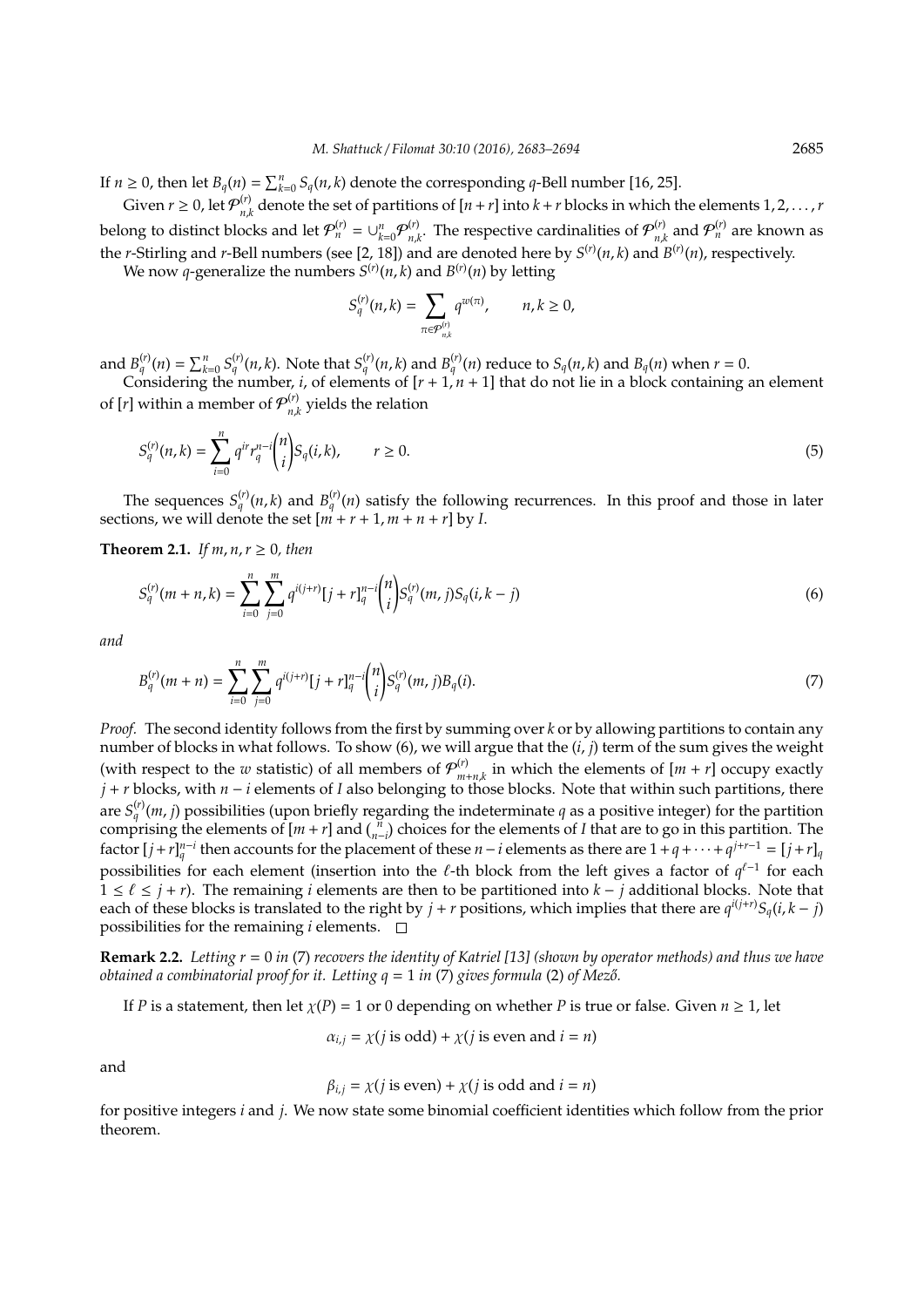**Proposition 2.3.** *If m, n, k*  $\geq$  1*, then* 

$$
\binom{m+n-k-1}{k-1} = \sum_{i=0}^{n} \sum_{j=0}^{m} \alpha_{i,j} (-1)^{(i+1)j} \binom{n}{i} \binom{m-1j/2-1}{m-j} \binom{i-k+\lceil j/2 \rceil-1}{i-2k+j},\tag{8}
$$

$$
\binom{m+n-k}{k-1} = \sum_{i=0}^{n} \sum_{j=0}^{m} \alpha_{i,j} (-1)^{ij} \binom{n}{i} \binom{m-1}{j} \binom{i-k+1}{j-2k+j+1},\tag{9}
$$

$$
\binom{m+n-k}{k} = \sum_{i=0}^{n} \sum_{j=0}^{m} \beta_{i,j} (-1)^{i(j+1)} \binom{n}{i} \binom{m-1}{j} \binom{i-k+1}{i-j} \binom{i-k+j}{j} \tag{10}
$$

*and*

$$
\binom{m+n-k}{k-1} = \sum_{i=0}^{n} \sum_{j=0}^{m} \beta_{i,j} (-1)^{(i+1)(j+1)} \binom{n}{i} \binom{m-1}{m-j} \binom{i-k+1/2}{i-2k+j+1}.
$$
\n(11)

*Proof.* To show (8) and (9), we take  $q = −1$  and  $r = 0$  in (6). (Indeed, one gets the same result if one takes any even *r* as the evaluations at *q* = −1 are all the same, by (5).) Since  $m_q \mid_{q=-1} = \chi(m \text{ is odd})$  and since the factor  $[j + r]_q^{n-i}$  is 1 for all *j* when  $i = n$ , we have

$$
S_{-1}(m+n,k) = \sum_{i=0}^{n} \sum_{j=0}^{m} \alpha_{i,j}(-1)^{ij} {n \choose i} S_{-1}(m,j) S_{-1}(i,k-j),
$$
\n(12)

where  $S_{-1}(n, k) = S_q(n, k) |_{q=-1}$ . From [25, Theorem 4.1], it follows that

$$
S_{-1}(n,k) = (-1)^{{k \choose 2}} {n - \lfloor k/2 \rfloor - 1 \choose n - k}, \qquad 0 \le k \le n.
$$
\n(13)

(The reader is referred to [21] for a combinatorial proof.) Identities (8) and (9) now follow from (12) and (13) by replacing *k* with 2*k* and 2*k* − 1, respectively, and noting the fact  $\binom{\ell}{2} = \binom{j}{2} + \binom{\ell-j}{2} + j(\ell - j)$  for  $0 \le j \le \ell$ .

To show (10) and (11), we first take  $q = -1$  and  $r = 1$  in (6) (in fact, one could take any odd *r*). This gives

$$
S_{-1}^{(1)}(m+n,k) = \sum_{i=0}^{n} \sum_{j=0}^{m} \beta_{i,j}(-1)^{i(j+1)} S_{-1}^{(1)}(m,j) S_{-1}(i,k-j).
$$
 (14)

We seek an expression for  $S_{-1}^{(1)}(n,k)$ . By (5) at  $q = -1$  and (13), we have

$$
S_{-1}^{(1)}(n,k) = \sum_{i=k}^{n} (-1)^{i+\binom{k}{2}} \binom{n}{i} \binom{i-\lfloor k/2 \rfloor - 1}{i-k}.
$$
\n(15)

To find  $S_{-1}^{(1)}(n,k)$ , we make use of the generating function method as described in Wilf [26, Section 4.3]. Let us fix k and calculate the generating function  $f_k(x) := \sum_{n \ge k} a_{n,k} x^n$ , where  $a_{n,k} = (-1)^{{k \choose 2}} S^{(1)}_{-1}(n,k)$ . A computation gives

$$
f_k(x) = \frac{(-x)^k}{(1-x)^{\lfloor k/2 \rfloor + 1}}.
$$

Thus, we have

$$
\sum_{n\geq k} a_{n,k} x^n = (-1)^k x^{\lceil k/2 \rceil} \cdot \frac{x^{\lfloor k/2 \rfloor}}{(1-x)^{\lfloor k/2 \rfloor+1}} = (-1)^k \sum_{n\geq k} {n-\lceil k/2 \rceil \choose \lfloor k/2 \rfloor} x^n,
$$

which implies

$$
S_{-1}^{(1)}(n,k) = (-1)^{\binom{k}{2}} a_{n,k} = (-1)^{\binom{k+1}{2}} \binom{n - \lceil k/2 \rceil}{\lfloor k/2 \rfloor}.
$$
\n(16)

Identities (10) and (11) now follow from (13), (14) and (16), upon replacing *k* by 2*k* and 2*k*−1, respectively.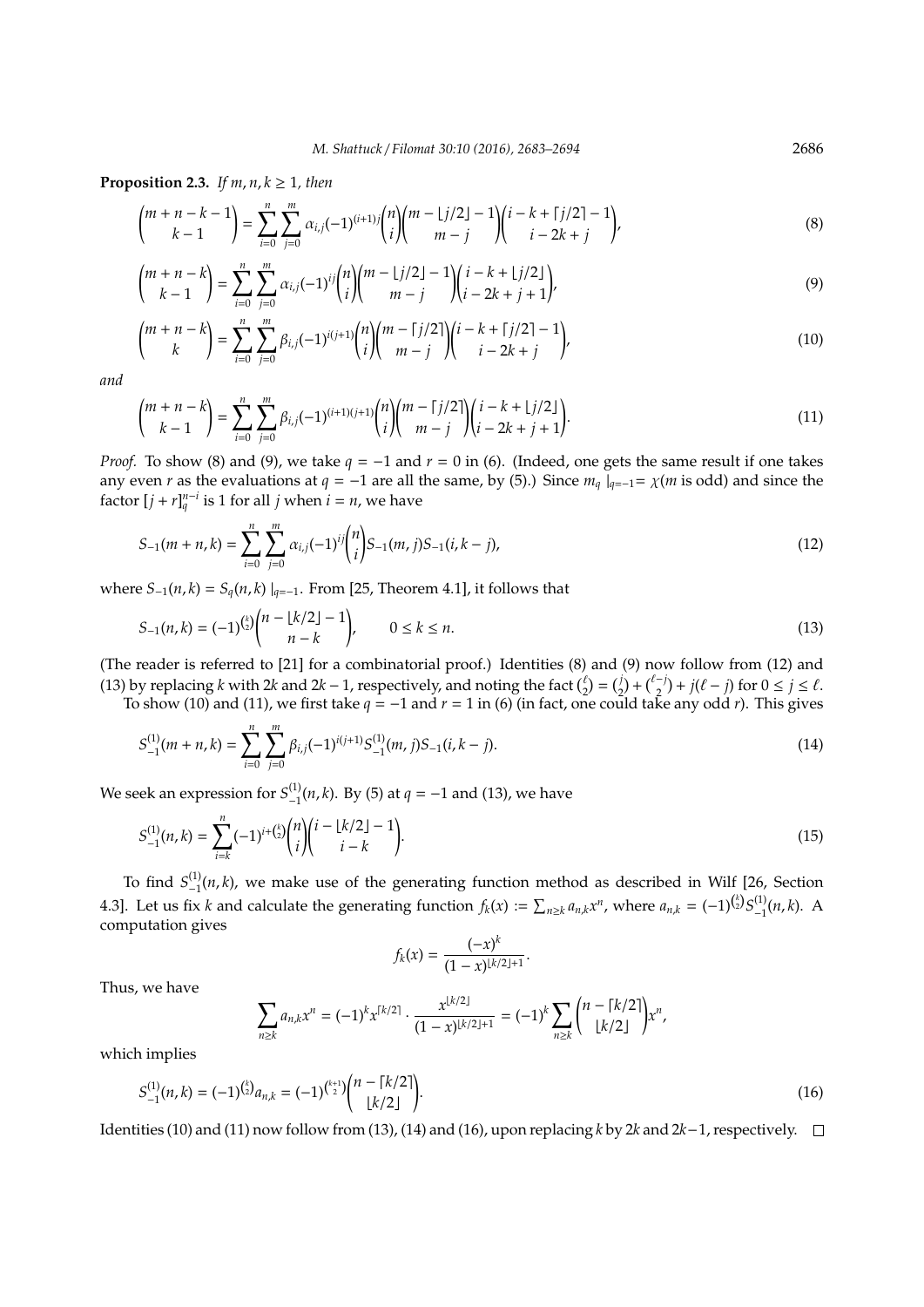#### *2.2. q-Lah identities*

A partition of [*n*] in which the order of the elements within a block matters is called a *Lah distribution*. Let  $\hat{\mathcal{L}_{n,k}}$  denote the set of all Lah distributions having *k* blocks. The cardinality of  $\mathcal{L}_{n,k}$  is called the Lah number *L*(*n*, *k*) (see [14]).

We define a statistic on  $\mathcal{L}_{n,k}$  as follows. Given  $\delta \in \mathcal{L}_{n,k}$ , represent the contents of each ordered block by a word and then arrange these words in a sequence *W*1, *W*2, . . . , *W<sup>k</sup>* by decreasing order of their least elements. Then replace the commas in this sequence by zeros and count inversions in the resulting single word to obtain the value inv<sub> $o$ </sub>( $\delta$ ), i.e.,

$$
inv_{\rho}(\delta) = inv(W_1 0 W_2 0 \cdots W_{k-1} 0 W_k).
$$

For example, if  $\delta = \{3, 2, 5\}$ ,  $\{7, 6, 8\}$ ,  $\{1, 4\} \in \mathcal{L}_{n,k}$ , then we have  $inv_{\rho}(\delta) = 30$ , the number of inversions in the word 7680325014.

The statistic inv<sub> $\rho$ </sub> is due to Garsia and Remmel [8], who showed

$$
L_q(n,k) := \sum_{\delta \in \mathcal{L}_{n,k}} q^{\text{inv}_\rho(\delta)} = q^{k(k-1)} \frac{n_q!}{k_q!} {n-1 \choose k-1}_q, \qquad 1 \le k \le n,
$$
\n(17)

which generalizes the well known formula for  $L(n, k)$ . For other examples of statistics on  $\mathcal{L}_{n,k}$ , see, e.g., [15]. Considering the position of the element *n* within a member of  $\mathcal{L}_{n,k}$ , one obtains the recurrence

$$
L_q(n,k) = q^{n+k-2}L_q(n-1,k-1) + [n+k-1]_qL_q(n-1,k), \qquad n,k \ge 1,
$$

with  $L_q(n, k) = \delta_{n,k}$  if  $n = 0$  or  $k = 0$ .

We now recall a Lah number analogue of the *r*-Stirling numbers (see [20]), for which we will provide a *q*-generalization. Let  $\mathcal{L}_{n}^{(r)}$  $n_k$ <sup>(*i*</sup>) denote the set of Lah distributions of  $[n + r]$  into  $k + r$  blocks in which the elements 1, 2, . . . , *r* belong to distinct blocks and let  $L^{(r)}(n,k) = |\mathcal{L}_{n,k}^{(r)}|$ . Considering the number, *i*, of elements in  $[r+1, r+n]$  that occupy a block containing a member of  $[r]$  yields the relation

$$
L^{(r)}(n,k) = \sum_{i=0}^{n} \prod_{\ell=0}^{i-1} (\ell + 2r) {n \choose i} L(n-i,k), \qquad r \ge 0.
$$

Let  $L^{(r)}(n) = \sum_{k=0}^{r} L^{(r)}(n, k)$ .

We *q*-generalize the numbers  $L^{(r)}(n,k)$  and  $L^{(r)}(n)$  by letting

$$
L_q^{(r)}(n,k)=\sum_{\delta\in\mathcal{L}_{n,k}^{(r)}}q^{\operatorname{inv}_\rho(\delta)},\qquad n,k\geq 0,
$$

and  $L_q^{(r)}(n) = \sum_{k=0}^n L_q^{(r)}(n, k)$ . Note that for  $n \ge 0$ , we have  $L_q^{(r)}(n, k) = 0$  if  $k > n$  or  $k < 0$ .

Define the *q-rising factorial* by  $[n]_q^{\overline{m}} = \prod_{i=n}^{n+m-1} i_q$  if  $m \ge 1$ , with  $[n]_q^{\overline{0}} = 1$  for all  $n \ge 0$ . Recall also that the *q*-binomial coefficient  $\binom{n}{k}_q$  is the distribution function on the set of binary words consisting of *k* zeros and *n* − *k* ones for the statistic which records the number of inversions [24, Prop. 1.3.17].

The sequences  $L_q^{(r)}(n,k)$  and  $L_q^{(r)}(n)$  satisfy the following relations.

**Theorem 2.4.** *If m, n, r*  $\geq$  0*, then* 

$$
L_q^{(r)}(m+n,k) = \sum_{i=0}^n \sum_{j=0}^k q^{i(j+m+2r)} [j+m+2r]_q^{\overline{n-i}} {n \choose i}_q L_q^{(r)}(m,j) L_q(i,k-j)
$$
(18)

*and*

$$
L_q^{(r)}(m+n) = \sum_{i=0}^n \sum_{j=0}^k q^{i(j+m+2r)} [j+m+2r]_q^{\overline{n-i}} {n \choose i}_q L_q^{(r)}(m,j)L_q(i).
$$
 (19)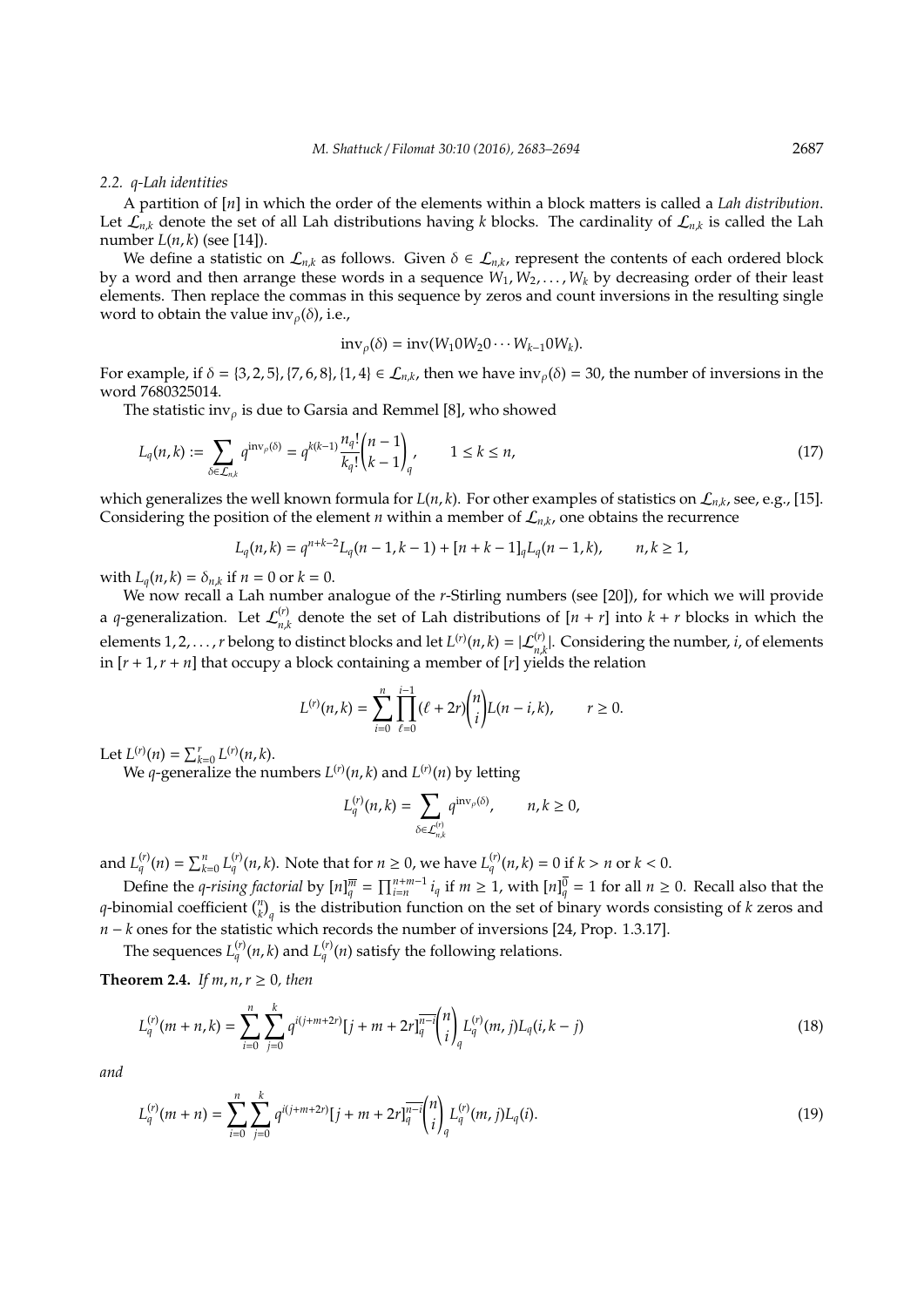*Proof.* The second identity follows from the first by summing over *k*. To show (18), suppose that  $\delta \in \mathcal{L}_{m+n,k}^{(r)}$ is such that the elements of  $[m + r]$  occupy exactly  $j + r$  blocks, with  $n - i$  elements of  $I$  also lying in these blocks. Then there are  $L_q^{(r)}(m, j)$  possibilities concerning the placement of the elements of  $[m+r]$  and  $L_q(i, k-j)$ possibilities for the remaining *i* elements of *I*. Note that each of these elements creates an inversion with every element of [*m* + *r*], by the ordering of the blocks, as well as an inversion with each zero that precedes a block containing a member of  $[m + r]$ . Thus, there are  $(m + r) + (j + r) = j + m + 2r$  inversions in all created by each of these *i* elements, which accounts for the  $q^{i(j+m+2r)}$  factor.

Let  $S = \{a_1 < a_2 < \cdots < a_{n-i}\}$  denote the subset of *I* whose elements belong to a block of  $\delta$  containing at least one member of [*m* + *r*]. We insert the elements of *S* into the subpartition comprising the members of  $[m+r]$ , one at a time in increasing order, starting with *a*<sub>1</sub>. Note that there are  $1+q+\cdots+q^{j+m+2r-1}=[j+m+2r]_q$ possibilities concerning the placement of *a*<sup>1</sup> since it can be inserted anywhere amongst a sequence consisting of the letters in  $[m + r]$  together with  $j + r - 1$  zeros, with the choice of position creating anywhere from zero to  $j + m + 2r - 1$  inversions. By similar reasoning, the factor  $[j + m + 2r + \ell]_q$  accounts for the choice of position of the element  $a_{\ell+1}$  for each  $0 \leq \ell \leq n - i - 1$ .

Finally, observe that the number of inversions of  $\delta$  (as defined by the inv<sub>ρ</sub> statistic) involving a member of *S* and a member of *I* − *S* is the same as the number of inversions (as defined in the usual sense) in the binary word  $w = w_1w_2 \cdots w_n$  obtained by setting  $w_\ell = 1$  if  $m + r + \ell \in S$  and  $w_\ell = 0$  if  $m + r + \ell \notin S$ . This accounts for the  $\binom{n}{i}_q$  factor and completes the proof.

As a consequence, we obtain the following *q*-binomial coefficient identity.

**Corollary 2.5.** *If m, n, k*  $\geq$  0*, then* 

$$
\binom{m+n}{k}_{q}\binom{m+n+1}{n}_{q} - \binom{m}{k}_{q}\binom{k+m+n+1}{n}_{q}
$$
\n
$$
= \sum_{i=1}^{n} \sum_{j=1}^{k} q^{i(j+m+1)-2j(k-j+1)} \binom{m}{j-1}_{q}\binom{k+1}{j}_{q}\binom{i-1}{k-j}_{q}\binom{m+n+j-i}{n-i}_{q}.
$$
\n(20)

*Proof.* Applying (17) to both sides of (18) when  $r = 0$  and  $m, n, k \ge 1$  (and separating off the  $i = 0, j = k$  term in the sum on the right-hand side) gives

$$
\begin{split} q^{k(k-1)}\frac{(m+n)_q!}{k_q!}\binom{m+n-1}{k-1}_q - q^{k(k-1)}\frac{m_q! (k+m+n-1)_q!}{k_q! (k+m-1)_q!}\binom{m-1}{k-1}_q\\ = \sum_{i=1}^n \sum_{j=1}^{k-1} q^{i(j+m)+2\binom{i}{2}+2\binom{k-j}{2}} \frac{i_q! m_q! (j+m+n-i-1)_q!}{j_q! (k-j)_q! (j+m-1)_q!} \binom{n}{i}_q \binom{m-1}{j-1}_q \binom{i-1}{k-j-1}_q. \end{split}
$$

Multiply this last equation by  $\frac{k_q!}{m_q!n_q!}$ , replace  $\binom{n}{i}_q$  with  $\frac{n_q!}{i_q!(n-i)_q!}$ , and rearrange factors on both sides. The desired result now follows from noting  $\binom{j}{2} + \binom{k-j}{2} = \binom{k}{2} - j(k-j)$ , canceling  $q^{k(k-1)}$  factors on both sides, and finally replacing *k* with  $k + 1$  and *m* with  $m + 1$ .  $\Box$ 

#### *2.3. q-Stirling number identities of the first kind*

Let  $G_{n,k}$  denote the set of permutations of [*n*] having *k* cycles and  $G_n$  the set of all permutations of [*n*]. The cardinality of  $G_{n,k}$  is the (signless) Stirling number of the first kind, often denoted  $c(n, k)$ . In what follows, we will represent  $\pi = C_1/C_2/\cdots/C_k \in \mathcal{G}_{n,k}$  in *standard cycle form*, i.e.,  $\min C_1 < \min C_2 < \cdots < \min C_k$ , with the smallest element written first within each cycle.

We recall a statistic on  $G_{n,k}$  originally considered by Carlitz [5] and later studied [22]. First express  $\pi = C_1/C_2/\cdots/C_k \in \mathcal{G}_{n,k}$  in standard cycle form. Then erase the internal dividers and count inversions in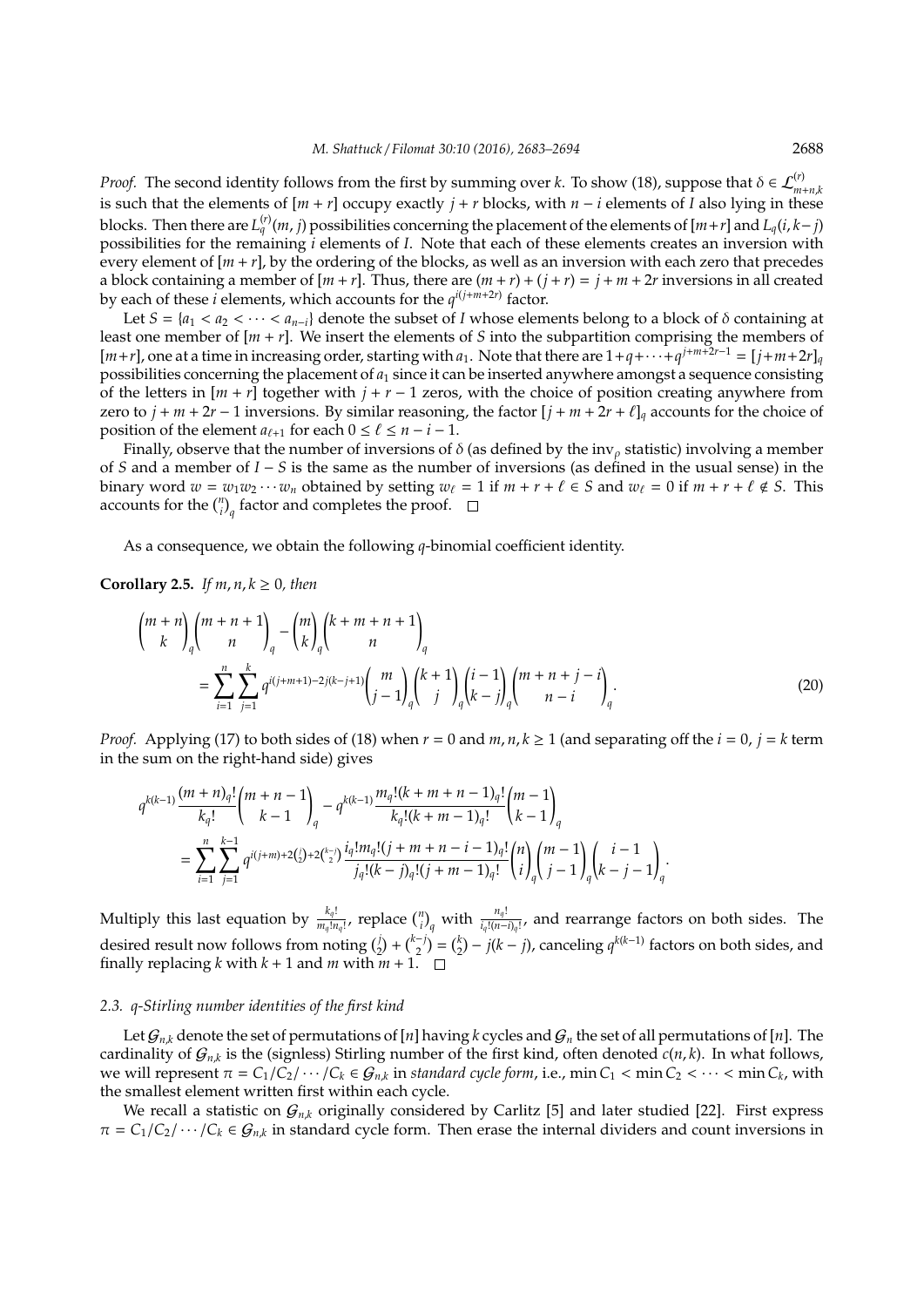the resulting word. Denote the value so obtained by  $inv_c(\pi)$ . For example, if  $\pi \in \mathcal{G}_{7,3}$  has cycles of (5,7,6),  $(3, 4, 1)$  and  $(2)$ , then  $inv_c(\pi) = 3$ , the number of inversions in the word 1342576. Let

$$
c_q(n,k) = \sum_{\pi \in \mathcal{G}_{n,k}} q^{\mathrm{inv}_c(\pi)}, \qquad n, k \geq 0.
$$

Considering the position of the element *n* relative to the members of  $[n-1]$  gives the recurrence

$$
c_q(n,k) = c_q(n-1,k-1) + [n-1]_q c_q(n-1,k), \qquad n, k \ge 1,
$$
\n(21)

with  $c_q(n, k) = \delta_{n,k}$  if  $n = 0$  or  $k = 0$ .

Let  $\mathcal{G}_{n}^{(r)}$  $n_k^{(r)}$  denote the set of permutations of  $[n + r]$  having  $k + r$  cycles in which the elements  $1, 2, ..., r$ belong to distinct cycles and let  $\mathcal{G}_n^{(r)} = \cup_{k=0}^n \mathcal{G}_{n,k}^{(r)}$  $\mathcal{G}_{n,k}^{(r)}$ . The cardinality of  $\mathcal{G}_{n,k}^{(r)}$  $n_{n,k}^{(V)}$  is given by the *r*-Stirling number of the first kind [2], which we denote here by  $c^{(r)}(n,k)$ . We now consider a *q*-generalization of  $c^{(r)}(n,k)$  obtained by letting

$$
c_q^{(r)}(n,k)=\sum_{\pi\in\mathcal{G}_{n,k}^{(r)}}q^{\textrm{inv}_c(\pi)},\qquad n,k\geq 0.
$$

The sequence  $c_q^{(r)}(n,k)$  satisfies the following recurrence relation.

**Theorem 2.6.** *If m, n, r*  $\geq$  0*, then* 

$$
c_q^{(r)}(m+n,k) = \sum_{i=0}^n \sum_{j=0}^m [m+r]_q^{\overline{n-i}} \binom{n}{i}_q c_q^{(r)}(m,j) c_q(i,k-j)
$$
\n(22)

*and*

$$
\prod_{\ell=0}^{n-1} (1 + [\ell + m + r]_q) = \sum_{i=0}^{n} [m + r]_q^{\overline{n-i}} {n \choose i}_q \prod_{\ell=0}^{i-1} (1 + \ell_q). \tag{23}
$$

*Proof.* For (22), we proceed as in prior proofs and consider the number, *n* − *i*, of elements of *I* that occupy a cycle containing a member of  $[m + r]$ . There are  $c_q^{(r)}(m, j)$  possibilities for the placement of the elements of  $[m + r]$  for some *j* and  $c_q(i, k - j)$  possibilities for the elements of *I* not belonging to a cycle containing a member of  $[m + r]$ . Note that there are no inversions between these elements of *I* and elements of  $[m + r]$ , by the ordering of the cycles. The factors  $[m + r]_q^{\overline{n-i}}$  and  $\binom{n}{i}_q$  arise in a similar manner as in the proof of (18) above, which completes the proof of (22).

Next observe that

$$
\sum_{k=0}^n c_q^{(r)}(n,k) = \prod_{\ell=r}^{n+r-1} (1+\ell_q), \qquad r \ge 0.
$$

This can be seen combinatorially by considering the positions of elements of  $[r + 1, r + n]$  within a member of  $G_n^{(r)}$ . Note that there are always  $1+\ell_q$  possibilities for the position of the element  $\ell+1$  for  $r \leq \ell \leq r+n-1$ given any permissible arrangement of the members of  $[\ell]$ . Thus summing (22) over  $k$  gives

$$
\prod_{\ell=r}^{m+n+r-1} (1+\ell_q) = \sum_{i=0}^n \sum_{j=0}^m [m+r]_q^{\overline{n-i}} {n \choose i}_q c_q^{(r)}(m,j) \prod_{\ell=0}^{i-1} (1+\ell_q)
$$
  

$$
= \sum_{i=0}^n [m+r]_q^{\overline{n-i}} {n \choose i}_q \prod_{\ell=0}^{i-1} (1+\ell_q) \sum_{j=0}^m c_q^{(r)}(m,j)
$$
  

$$
= \prod_{\ell=r}^{m+r-1} (1+\ell_q) \sum_{i=0}^n [m+r]_q^{\overline{n-i}} {n \choose i}_q \prod_{\ell=0}^{i-1} (1+\ell_q),
$$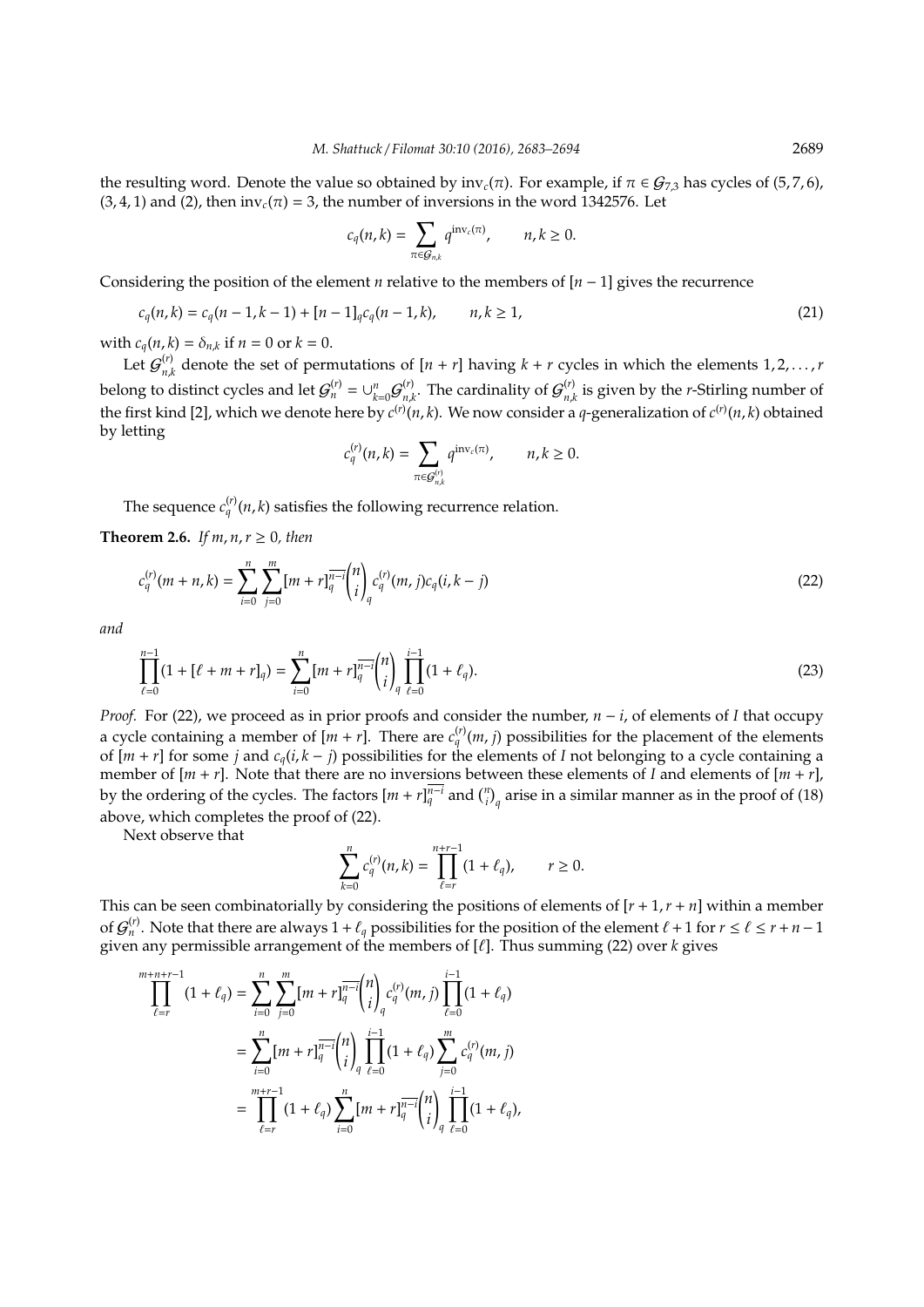which implies (23). Alternatively, using prior reasoning, one can show directly that both sides of (23) give the total weight with respect to the inv<sub>c</sub> statistic of all the members of  $\mathcal{G}_n^{(m+r)}$ .

Using (21), one can show that  $c_q(n, k)$  is the  $(n - k)$ -th symmetric function in the quantities  $\{1_q, 2_q, \ldots, [n - k]$ 1]<sub>*q*</sub>}. Substituting this into (22) gives an explicit recurrence for  $c_q^{(r)}(a, k)$  in terms of  $c_q^{(r)}(b, j)$  for  $b < a$  and  $j \le k$ for a fixed *r*.

#### *2.4. Further q-identities*

We have the following additional recurrence relations satisfied by the sequences of the prior sections.

### **Theorem 2.7.** *If m, n, r*  $\geq$  0*, then*

$$
S_q^{(m+r)}(n,k) = \sum_{i=0}^n q^{m(i+r)+\binom{m}{2}} m_q^{n-i} \binom{n}{i} S_q^{(r)}(i,k),\tag{24}
$$

$$
L_q^{(m+r)}(n,k) = \sum_{i=0}^n q^{m(2i+2r+m-1)} [2m]_q^{\overline{n-i}} \binom{n}{i}_q L_q^{(r)}(i,k), \tag{25}
$$

*and*

$$
c_q^{(m+r)}(n,k) = \sum_{i=0}^n q^{r(n-i)} m_q^{\overline{n-i}} \binom{n}{i}_q c_q^{(r)}(i,k).
$$
 (26)

*Proof.* The proofs of these identities are similar, so we only show (26) and leave the other two as exercises. We argue that the right-hand side of (26) gives the total weight with respect to the inv*<sup>c</sup>* statistic of all the members of  $\mathcal{G}^{(m+r)}_{n,k}$  $\binom{(m+r)}{n,k}$ . Consider the number,  $n-i$ , of elements of *I* which belong to a cycle containing a member of [*m*]. For these elements, there are  $m_q^{\overline{n-1}}$  possibilities. The remaining *i* elements of *I*, when taken together with  $[m + 1, m + r]$ , comprise a member of  $G_i^{(r)}$  $\sum_{i,k}^{(r)}$  and thus there are  $c_q^{(r)}(i,k)$  possibilities concerning their placement. The factor  $\binom{n}{i}_q$  arises in much the same way as before since the *n* − *i* letters of *I* belonging to the first *m* cycles can create inversions with letters of *I* that do not. Furthermore, these *n* − *i* letters of *I* create  $r(n - i)$  additional inversions with the members of  $[m + 1, m + r]$ , by the ordering of cycles, whence the factor of  $q^{r(n-i)}$ . Summing over all possible *i* gives (26).

Further identities may be obtained by summing those in the preceding theorem over *k*. For example, summing both sides of (26) over *k* gives

$$
\prod_{\ell=0}^{n-1} (1 + [\ell+m+r]_q) = \sum_{i=0}^{n} q^{r(n-i)} m_q^{\overline{n-i}} {n \choose i}_q \prod_{\ell=0}^{i-1} (1 + [\ell+r]_q),
$$

which may be rewritten, upon multiplying both sides by  $\prod_{\ell=0}^{m-1}(1 + [\ell + r]_q)$ , as follows.

### **Corollary 2.8.** *If m, n, r*  $\geq$  0*, then*

$$
\prod_{\ell=0}^{m+n-1} (1 + [\ell + r]_q) = \sum_{i=0}^{n} \sum_{j=0}^{m} q^{r(n-i)} m_q^{\overline{n-i}} {n \choose i}_q c_q^{(r)}(m, j) \prod_{\ell=0}^{i-1} (1 + [\ell + r]_q).
$$
\n(27)

**Remark 2.9.** *Taking*  $q = 1$  *in (27) recovers formula* (3) *of Mező.*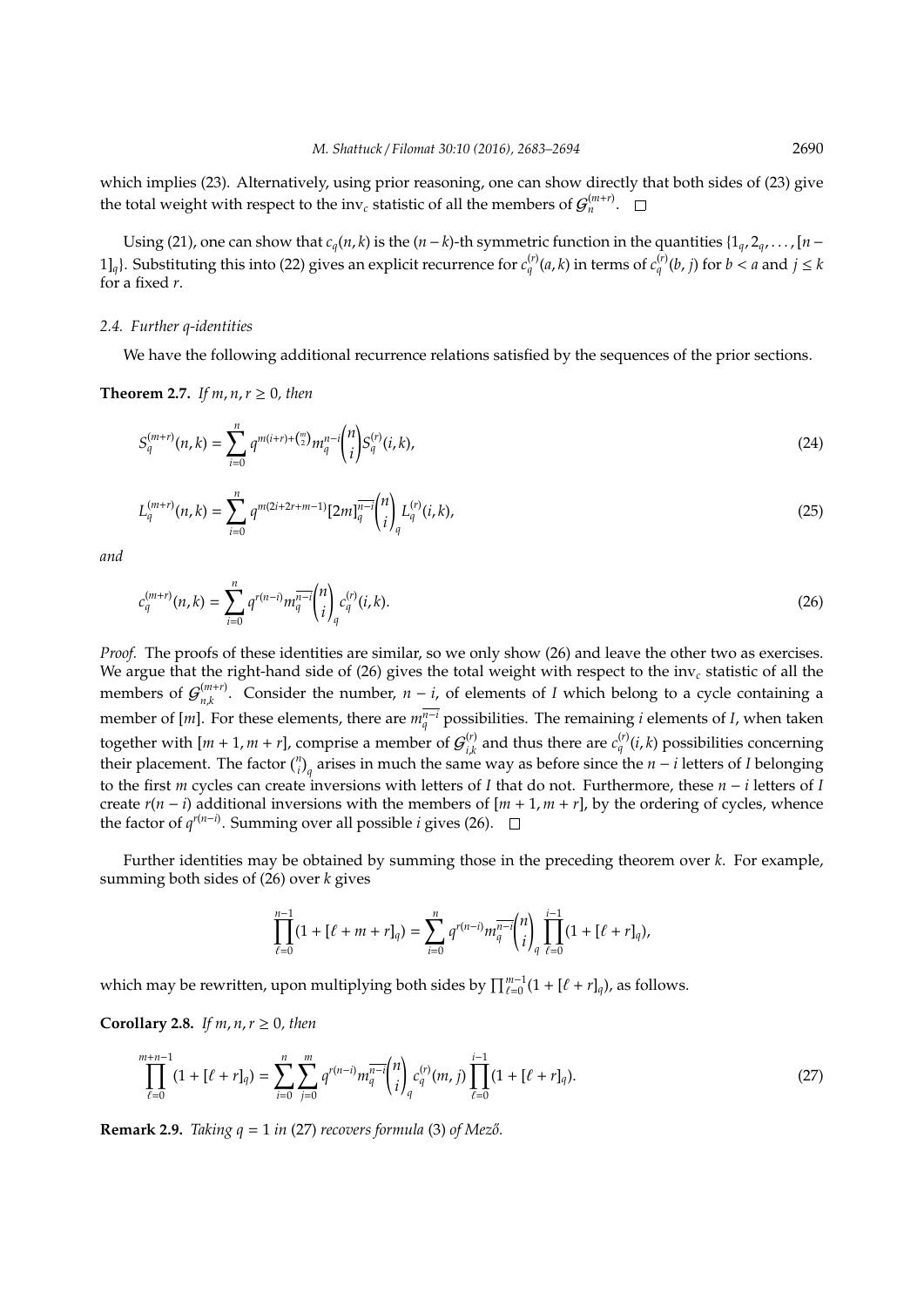# **3. Combinatorial Proof of a Prior Recurrence**

Xu [27] extended Spivey's recurrence to the generalized Stirling numbers of Hsu and Shiue [12]. Note that these Stirling numbers have as special cases several earlier generalizations, including those of Carlitz [6, 7], Gould and Hopper [9], and Howard [11]. The proof given by Hsu and Shiue is algebraic and makes careful use of exponential generating functions. Here, we provide a combinatorial proof of their result as well as a further refinement.

To do so, we consider statistics on an extension of the set  $\mathcal{L}_{n,k}$ . We first recall two statistics on  $\mathcal{L}_{n,k}$  from [17].

**Definition 3.1.** *If*  $\rho \in \mathcal{L}_{n,k}$  *and*  $i \in [n]$ *, then we say that*  $i$  *is a record low of*  $\rho$  *if there are no elements*  $j < i$  *to the left of i within its block in* λ*.*

For example, if  $\rho = \{4, 1, 5\}, \{8, 3, 6, 2\}, \{7\} \in \mathcal{L}_{8,3}$ , then the elements 4 and 1 are record lows in the first block, 8, 3 and 2 are record lows in the second, and 7 is a record low in the third block for a total of six record lows altogether. Note that the smallest element within a block as well as the left-most one are always record lows.

**Definition 3.2.** *Given*  $\rho \in L_{n,k}$ , let rec<sup>\*</sup>( $\rho$ ) *denote the number of record lows of*  $\rho$  *which are not themselves the smallest member of a block. Let nrec*(ρ) *denote the number of elements of* [*n*] *which are not record lows of* ρ*.*

We now consider an extension of the set  $\mathcal{L}_n = \bigcup_{k=0}^n \mathcal{L}_{n,k}$  consisting of all Lah distributions of size *n*. We assume throughout the remainder of this section that the blocks within a member of  $\mathcal{L}_n$  are arranged from left to right in increasing order according to the size of the smallest element.

**Definition 3.3.** Let us call an element i special within  $\rho \in \mathcal{L}_n$  if  $i = 1$  or if  $i \geq 2$  and the following two conditions *are satisfied:*

*(1) i is not the smallest element of a block of* ρ*, and*

*(2) all elements of* [*i* − 1] *occur to the left of i in a left-to-right scan of the contents of the blocks of* ρ*.*

**Definition 3.4.** *Let* L<sup>∗</sup> *<sup>n</sup> denote the set obtained from* <sup>L</sup>*<sup>n</sup> by circling some subset (possibly empty) of the special elements within each member of* L*n, where the element* 1 *can be circled only if it starts a block.*

We will refer to the members of L<sup>∗</sup> *<sup>n</sup>* as *extended Lah distributions*. Let us denote a circled element *i* within a block by  $(i)$ . Note that conditions (1) and (2) in Definition 3.3 above imply that  $(i)$  cannot start a block if  $i \ge 2$ , with  $(1)$  always starting a block when it occurs. Otherwise, elements may be ordered in any way within blocks such that conditions (1) and (2) are met regarding the positions of any circled elements.

We consider a refinement of the set  $\mathcal{L}_n^*$ .

 $\bf{Definition 3.5.}$  By a true block within  $\lambda \in L_n^*$ , we will mean a block not containing  $\widehat{(1)}$  when 1 is circled and any *block of*  $\lambda$  when it is not. Let  $\mathcal{L}_{n,k}^*$  denote the subset of  $\mathcal{L}_n^*$  whose members contain exactly k true blocks.

For example, we have

$$
\lambda = \{ (1), 3, (2) \}, \{4, (5), 7\}, \{13, 6, 8, (9) \}, \{12, 11, 10, 14, (15) \} \in \mathcal{L}_{15,3}^*,
$$

where the first block is not true and the elements 8 and 14 are special but not circled. By the definitions, we have  $\mathcal{L}_n^* = \cup_{k=0}^n \mathcal{L}_{n,k}^*$ . Furthermore,  $|\mathcal{L}_{n,0}^*| = n!$  since such partitions contain a single block starting with  $(1)$ , with each element *i*, *i* ≥ 2, either uncircled and directly following some member (possibly circled) of [*i* − 1] or circled and occurring in the *i*-th position from the left. Note that  $\mathcal{L}_{n,k}$  corresponds to the subset of  $\mathcal{L}_{n,k}^*$  in which no special elements are circled.

We now extend the rec<sup>∗</sup> and nrec statistics to  $\mathcal{L}_{n,k}^*$  by disregarding any circled members of [*n*] in true blocks when obtaining the values for rec<sup>∗</sup> and nrec. That is, within each true block, we only consider the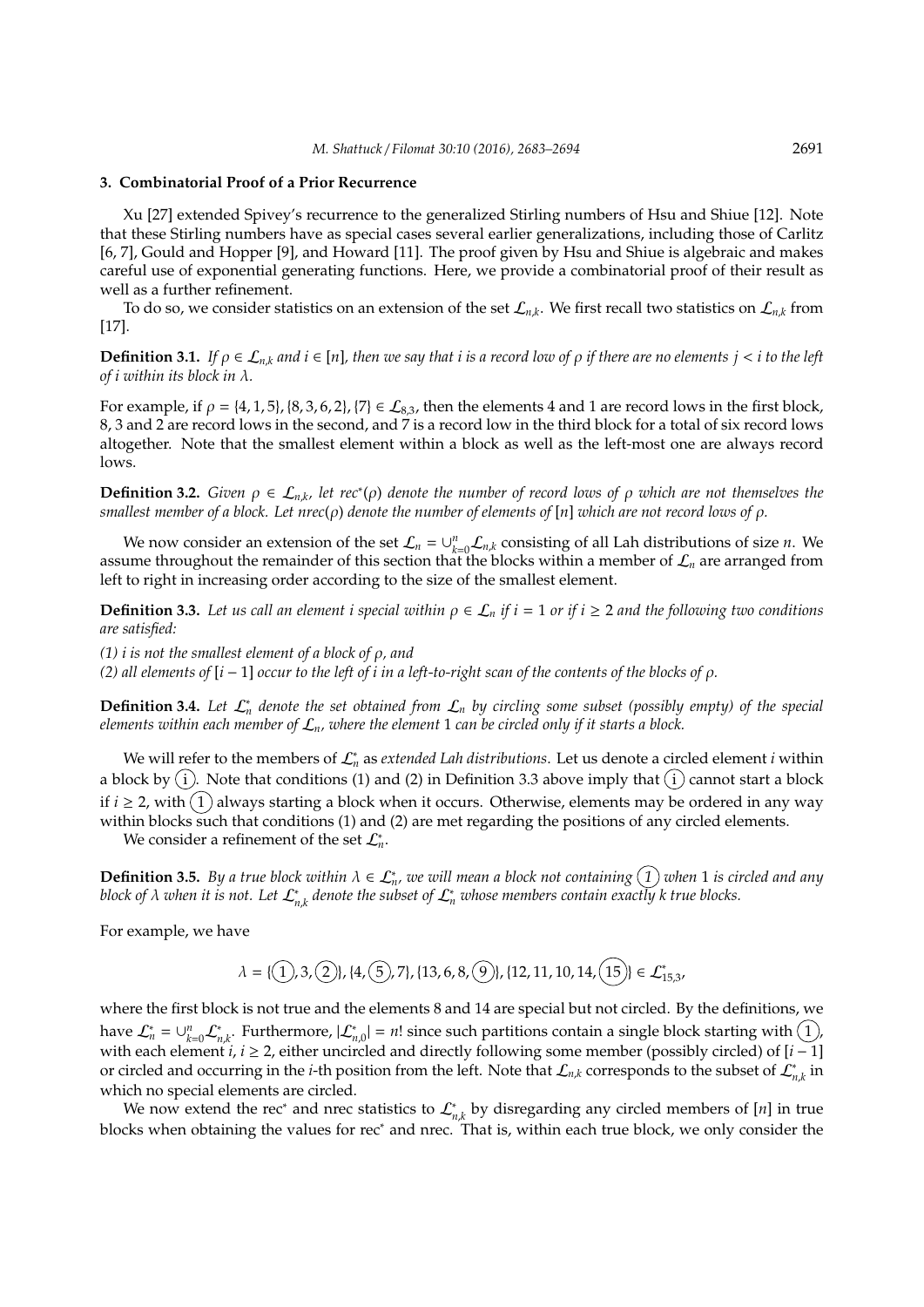sublist comprising the uncircled elements in the block when determining the contribution of that block towards rec<sup>∗</sup> or nrec. For a block containing  $(1)$ , we consider the sublist of uncircled elements with 1 written at the front of it. That is, for a block containing  $(1)$ , we require that it contribute zero towards rec<sup>∗</sup> and contribute *p* towards the nrec value, where *p* denotes the number of uncircled elements in the block.

Note that whether or not an uncircled element within a true block is a record low is independent of any circled elements belonging to the block since special elements greater than one cannot start blocks. Given  $\lambda \in \mathcal{L}_{n,k'}^*$  let circ $(\lambda)$  denote the number of circled elements of  $\lambda$ .

**Definition 3.6.** *If*  $\lambda \in \mathcal{L}_{n,k'}^*$  then define the weight of  $\lambda$  by

$$
w(\lambda) = \alpha^{nrec(\lambda)} \beta^{rec^*(\lambda)} r^{circ(\lambda)}.
$$

For example, if  $\lambda \in \mathcal{L}_{15,3}^*$  is as above, then we have nrec( $\lambda$ ) = 4 as there is an uncircled element that is not a record low in each block (namely, 3, 7, 8 and 14), rec\*( $\lambda$ ) = 3 (corresponding to 13, 12 and 11) and circ( $\lambda$ ) = 5, which implies  $w(\lambda) = \alpha^4 \beta^3 r^5$ .

We now recall the generalized Stirling numbers of Hsu and Shiue [12]. Given a non-negative integer *k* and increment  $\theta$ , let

$$
(x)^{(k,\theta)} = x(x-\theta)\cdots(x-k\theta+\theta), \qquad k \ge 1,
$$

with  $(x)^{(0,\theta)} = 1$ . If *n*, *k* and *r* are non-negative integers, then the numbers  $S(n, k; \alpha, \beta, r)$  are defined as the connection constants in the polynomial identities

$$
(x)^{(n,-\alpha)} = \sum_{k=0}^{n} S(n,k;\alpha,\beta,r)(x-r)^{(k,\beta)}.
$$
 (28)

Note that *S*(*n*, *k*; α, β, *r*) reduces to the Stirling number of the second kind *S*(*n*, *k*) when  $α = r = 0$  and  $β = 1$ and to the Lah number  $L(n, k)$  when  $r = 0$  and  $-\alpha = \beta = 1$ .

The following lemma provides a combinatorial interpretation of  $S(n, k; \alpha, \beta, r)$  as a weighted sum.

**Lemma 3.7.** *If n, k, r*  $\geq$  0*, then* 

$$
S(n,k;\alpha,\beta,r)=\sum_{\lambda\in\mathcal{L}_{n,k}^*}w(\lambda).
$$
 (29)

*Proof.* Using (28), one can show

$$
S(n, k; \alpha, \beta, r) = S(n - 1, k - 1; \alpha, \beta, r) + (\alpha(n - 1) + \beta k + r)S(n - 1, k; \alpha, \beta, r), \qquad n \ge 1, k \ge 0,
$$
 (30)

with  $S(n, k; \alpha, \beta, r) = 0$  if  $0 \le n < k$  and 1 if  $n = k = 0$ . Formula (29) now follows by an inductive argument using (30) upon considering the position of the element *n* within a member  $\mathcal{L}_{n,k}^*$  for  $n > 1$  (the formula is easily seen to hold for  $n = 0, 1$ ). Note that if *n* occupies its own (true) block, then there are  $S(n-1, k-1; \alpha, \beta, r)$ possibilities. On the other hand, if *n* occupies any block containing at least one member of [*n* − 1], then *n* adds one to the nrec value if it directly follows some member of [*n* − 1] within the block (and itself is not circled, though its predecessor may be circled) and adds one to the rec<sup>∗</sup> value if it comes at the beginning of a true block containing at least one member of [*n* − 1] (since in that case it would be a record low that is not minimal). The final option, which increases circ by one, but leaves the other two statistics unchanged as well as the number of true blocks, is for *n* to be circled, which implies that it must occur as the last element of the right-most block, with this block not a singleton. Combining these last three cases gives the second term on the right-hand side of (30) and completes the proof.  $\square$ 

Define the generalized Bell polynomial [27] by

$$
B_{n;\alpha,\beta,r}(x)=\sum_{k=0}^n S(n,k;\alpha,\beta,r)x^k, \qquad n\geq 0.
$$

We now can give a combinatorial proof of the recurrence for  $B_{n;\alpha,\beta,r}(x)$  shown in [27].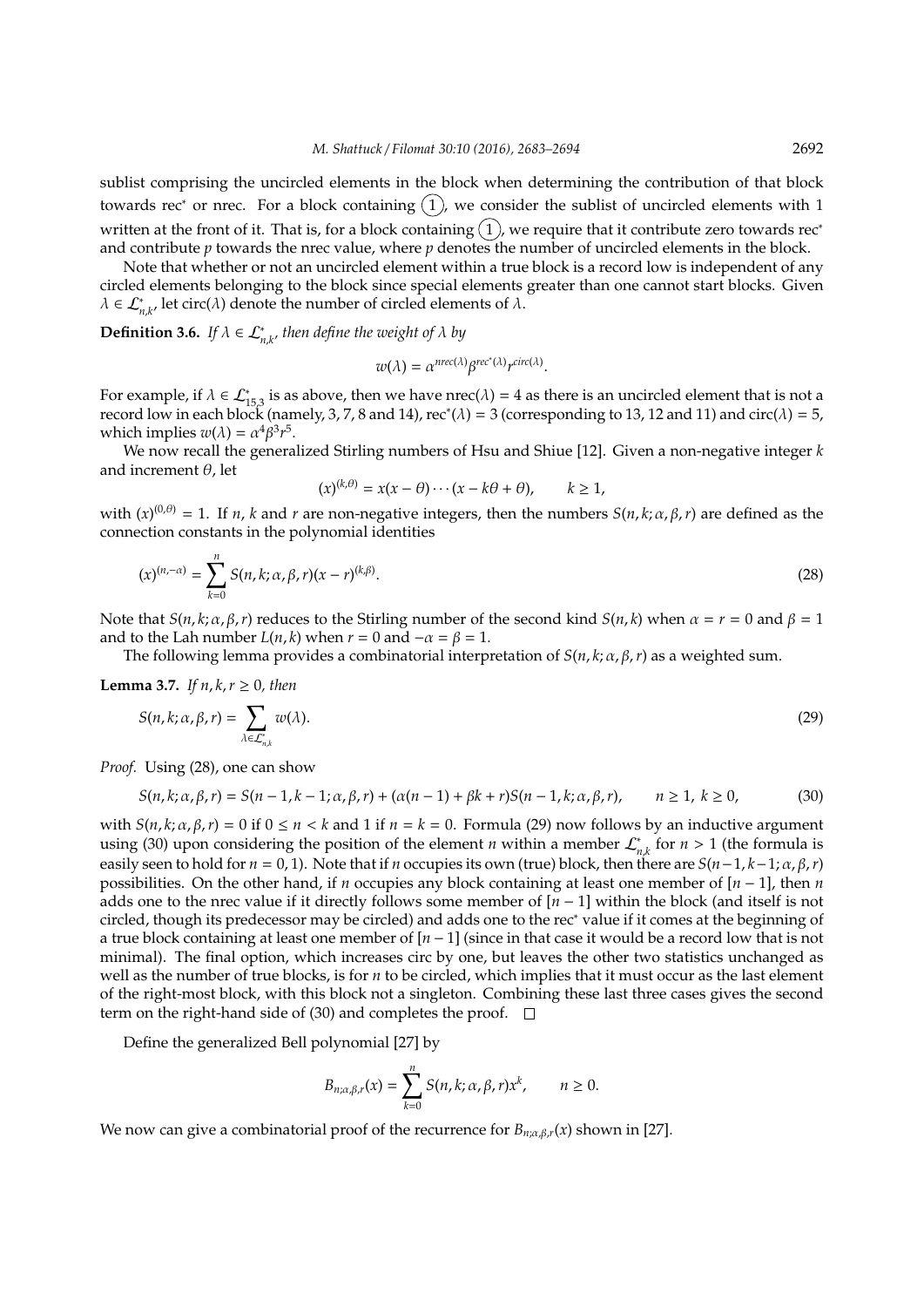**Theorem 3.8.** *If m, n, r*  $> 0$ *, then* 

$$
S(m+n,k;\alpha,\beta,r) = \sum_{i=0}^{n} \sum_{j=0}^{m} {n \choose i} S(m,j;\alpha,\beta,r) S(i,k-j;\alpha,\beta,r) \prod_{\ell=0}^{n-i-1} ((m+\ell)\alpha + j\beta)
$$
(31)

*and*

$$
B_{m+n;\alpha,\beta,r}(x) = \sum_{i=0}^{n} \sum_{j=0}^{m} {n \choose i} x^{j} S(m, j; \alpha, \beta, r) B_{i; \alpha, \beta,r}(x) \prod_{\ell=0}^{n-i-1} ((m+\ell)\alpha + j\beta).
$$
 (32)

*Proof.* We first show (31). The recurrence is easily verified if  $m = 0$  or  $n = 0$ , so we will assume  $m, n \ge 1$ . Let  $\mathcal{L}^*_{m+n,k}(i,j)$  denote the subset of  $\mathcal{L}^*_{m+n,k}$  whose members  $\lambda$  satisfy the following two properties:

(i) the subpartition of  $\lambda$  consisting of the elements of  $[m]$  forms a member of  $\mathcal{L}_{m,j'}^*$ , and

(ii) there are exactly *n*−*i* uncircled elements of *H* = [*m* +1, *m* +*n*] occurring in the blocks of the subpartition described in (i) and to the left of any circled elements of *H* occurring within these blocks.

Note that any circled elements of *H* lying within the first *j* true blocks of  $\lambda$  (or in the block containing  $(1)$ ) if it occurs) must belong to the *j*-th true block if  $j \ge 1$  or to the block containing  $(1)$  if  $j = 0$ . We will show that the *i*, *j* term in the sum on the right-hand side of (31) gives  $\sum_{\lambda \in \mathcal{L}^*_{m+n,k}(i,j)} w(\lambda)$ , whence the result follows from summing over all *i* and *j* and appealing to Lemma 3.7.

To do so, let us express  $λ ∈ L^*_{m+n,k}(i, j)$  as  $λ = (σ, τ)$ , where  $σ$  and  $τ$  are smaller extended Lah distributions defined as follows. The distribution  $\sigma$  is obtained by taking the subpartition of  $\lambda$  of size  $m+n-i$  consisting of the elements of [*m*], together with the *n*−*i* elements of *H* described in condition (ii) above. The distribution τ consists of the remaining elements of [*m* + *n*] − σ and is obtained as follows. If the *j*-th true block of λ (which we take to be the block containing  $(1)$  if  $j = 0$ ) contains no circled elements of *H*, then  $\tau$  is obtained by taking the last *k* − *j* blocks of λ, in which case τ is either empty or all of its blocks are true. Otherwise, suppose that the *j*-th block of  $\lambda$  contains at least one circled element of *H*, and let *c* denote the smallest such element. In this case,  $\tau$  is non-empty and is obtained by letting its first block comprise all of the elements (in order) to the right of and including  $\overline{c}$ ) within the *j*-th block of  $\lambda$  and letting the  $k - j$  remaining blocks of  $λ$  form the true blocks of  $τ$ . Note that *c* is the smallest element of  $τ$  since all letters to the right of *c* in  $λ$ are larger than *c*, since *c* is circled.

Next observe that given ( $\sigma$ ,  $\tau$ ) as defined above, one can reconstruct  $\lambda$ , and thus the mapping  $\lambda \mapsto (\sigma, \tau)$ is a bijection. Furthermore, all true blocks of τ remain true when τ is combined with σ to form  $λ$ , with the values of the nrec, rec∗ and circ statistics on  $\sigma$  and  $\tau$  adding to yield the respective values for  $\lambda$ . Note concerning rec<sup>∗</sup> that an uncircled element to the right of (c) in the *j*-th block of  $\lambda$ , where *c* is as described above, cannot contribute to the rec<sup>∗</sup> value of  $\lambda$  since there is at least one element of  $[m]$  to the left of  $\circled{c}$  in this block. In this case, then the first block of the corresponding  $\tau$  is not true and thus contributes zero to the rec<sup>∗</sup> value of  $\tau$ .

Now observe that there are  $\binom{n}{i}$ *S*(*m*, *j*; α, β, *r*)  $\prod_{\ell=0}^{n-i-1}((m + \ell)\alpha + j\beta)$  possibilities for σ. To see this, simply arrange the elements of  $[m]$  according to some  $\rho \in \mathcal{L}^*_{m,j}$ , select  $n-i$  elements of *H* in  $\binom{n}{i}$  ways, and then add them as uncircled elements to  $\rho$ , starting with the smallest. Note that an added element of *H* to  $\rho$  may follow any member (possibly circled) of [*m*], or any previously added element, or come at the beginning of any of the true blocks of  $\rho$ .

Upon relabeling elements as members in [*i*], we see that there are  $S(i, k - j; \alpha, \beta, r)$  possibilities for  $\tau$ , which follows from how the distribution  $\tau$  was obtained from  $\lambda$ . Since  $\tau$  may be chosen to be any member of  $\mathcal{L}_{i,k-j}^*$  once  $\sigma$  is known, it follows by multiplication that the weight of all members of  $\mathcal{L}_{m+n,k}^*(i,j)$  is given by the *i*, *j* term of the sum, as desired, which finishes the proof of (31). Summing over *k*, or allowing τ to contain any number of true blocks in the preceding argument, gives the *x* = 1 case of (32). Adding a variable *x* marking the number of true blocks yields (32) in general and completes the proof.  $\Box$